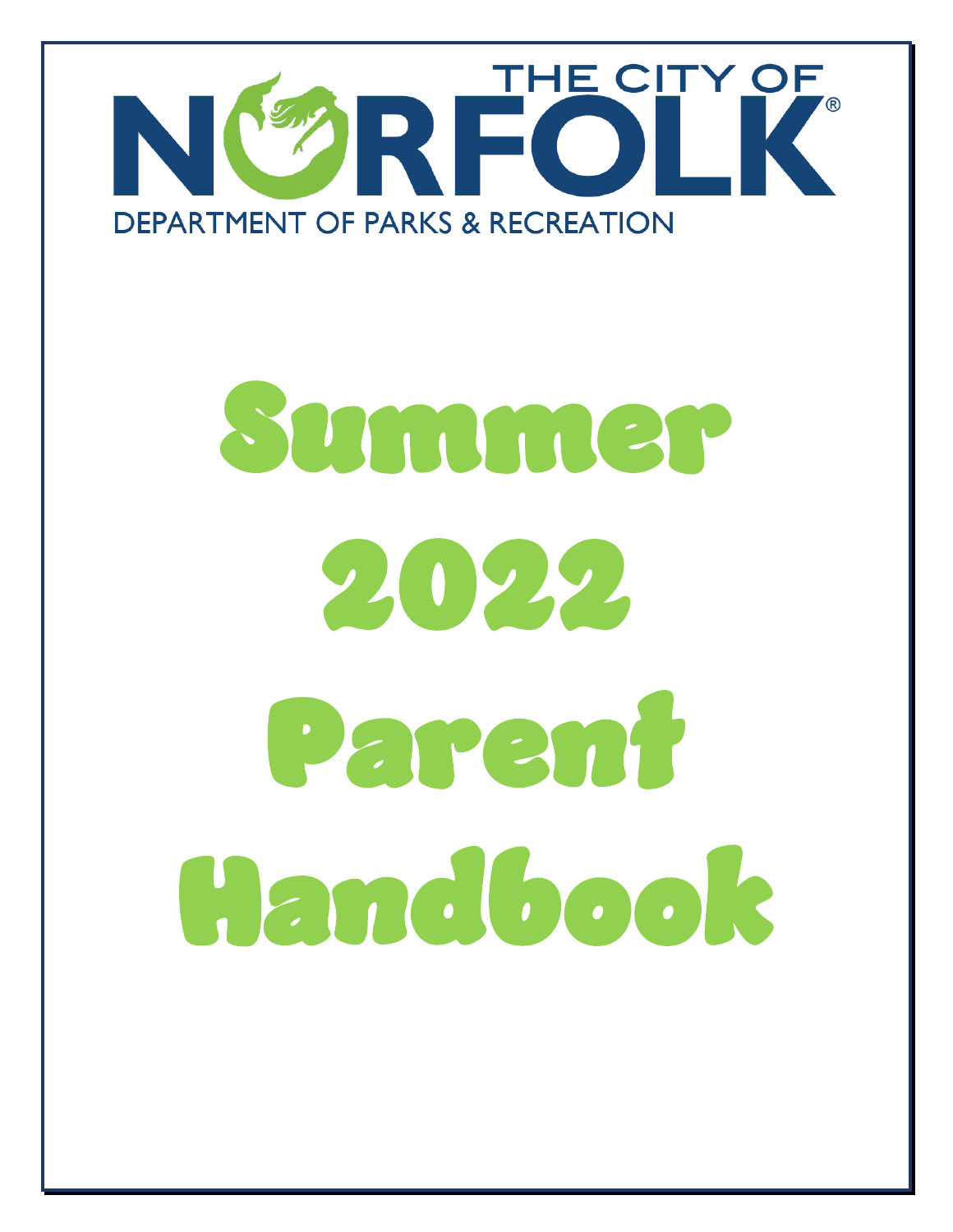# **Table of Contents**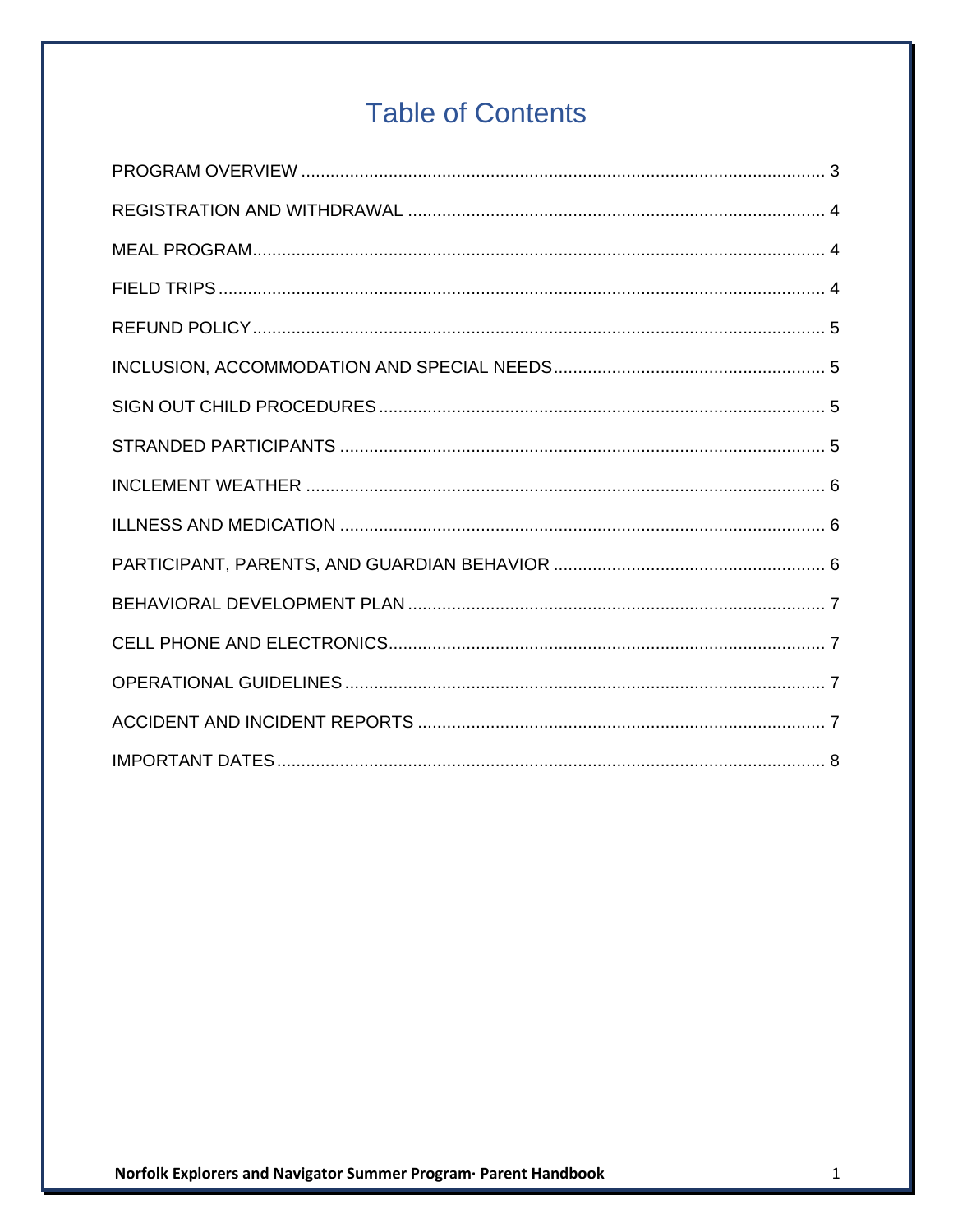

Dear Parents and Guardians,

Thank you for enrolling your child in this year's summer program. Staff have worked extremely hard to make the program an enjoyable and meaningful experience for your family.

Our objective is to teach your child something different each day so they leave the program with something of substance or a kernel of knowledge that will prepare them for life. Again, thank you for your support of our program. Here's looking forward to a fun filled summer!

Sincerely,

Darrell R. Crittendon, CPRP **Director** Norfolk Parks and Recreation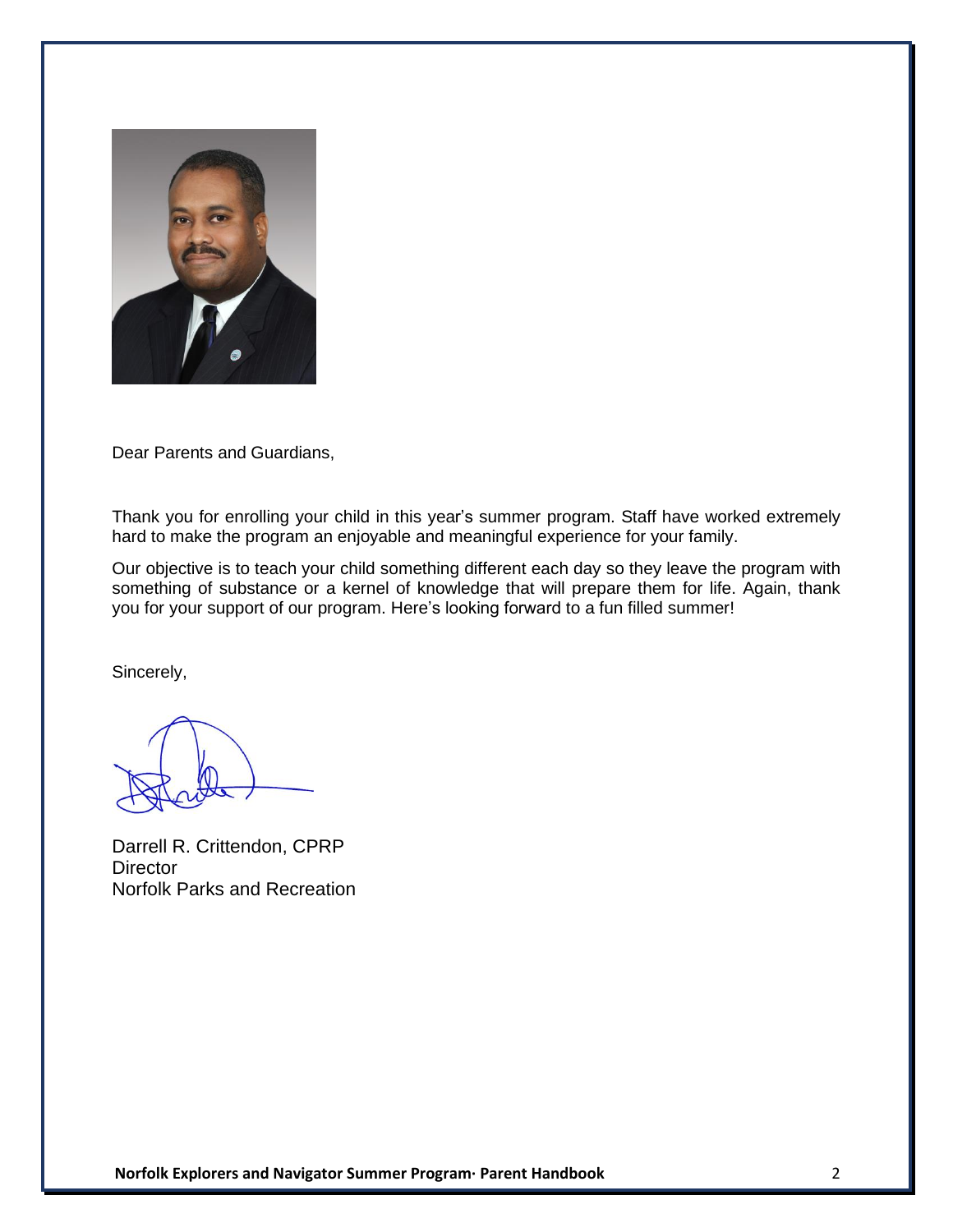# PROGRAM OVERVIEW

<span id="page-3-0"></span>The mission of both the Norfolk Explorers and Navigators Programs is to provide a safe interactive recreational program for youth and teens. We offer activities that are age appropriate, engaging, and fun.

Norfolk Explorers operates 8:00am – 6:00pm Monday through Friday from June 27 – August 19. The program will be closed July 4<sup>th</sup>.

The Navigators program operates 8:0oam – 6:00pm Monday through Friday from July 5 – August 19. The program will be closed July  $4<sup>th</sup>$ . Below is the contact information for each Recreation or Community Center and type of summer program offered.

| <b>Facility Name</b>                                                                        | <b>Program Offered</b>                            |
|---------------------------------------------------------------------------------------------|---------------------------------------------------|
| <b>Bayview Recreation Center</b><br><b>8613 Willow Terrace</b><br>(757) 441-1626            | <b>Norfolk Explorers</b>                          |
| <b>Berkley Community Center</b><br>121 W. Liberty Street<br>(757) 441-1612                  | <b>Norfolk Explorers</b>                          |
| <b>Crossroads Community Center</b><br>8019 Old Ocean View Road<br>(757) 965-9430            | <b>Norfolk Explorers</b>                          |
| <b>East Ocean View Community Center</b><br>9520 20th Bay Street<br>(757) 441-1785           | <b>Norfolk Explorers</b>                          |
| <b>Fairlawn Community Center</b><br>1014 Kempsville Road<br>(757) 441-5670                  | <b>Norfolk Explorers</b>                          |
| <b>Huntersville Community Center</b><br>830 Goff Street<br>(757) 664-7434                   | <b>Norfolk Explorers and</b><br><b>Navigators</b> |
| <b>Lamberts Point Community Center</b><br>1251 W. 42 <sup>nd</sup> Street<br>(757) 423-1088 | <b>Norfolk Explorers and</b><br><b>Navigators</b> |
| <b>Norview Community Center</b><br>6380 Sewells Point Road<br>(757) 441-1440                | <b>Norfolk Explorers and</b><br><b>Navigators</b> |
| <b>Sherwood Forest Community Center 4537 Little John</b><br><b>Drive</b><br>(757) 441-5824  | <b>Norfolk Explorers</b>                          |
| <b>Tarrallton Community Center</b><br><b>2100 Tarrallton Drive</b><br>(757) 441-1765        | <b>Norfolk Explorers</b>                          |
| <b>Titustown Recreation Center</b><br>7545 Diven Street<br>(757) 441-1259                   | <b>Norfolk Explorers</b>                          |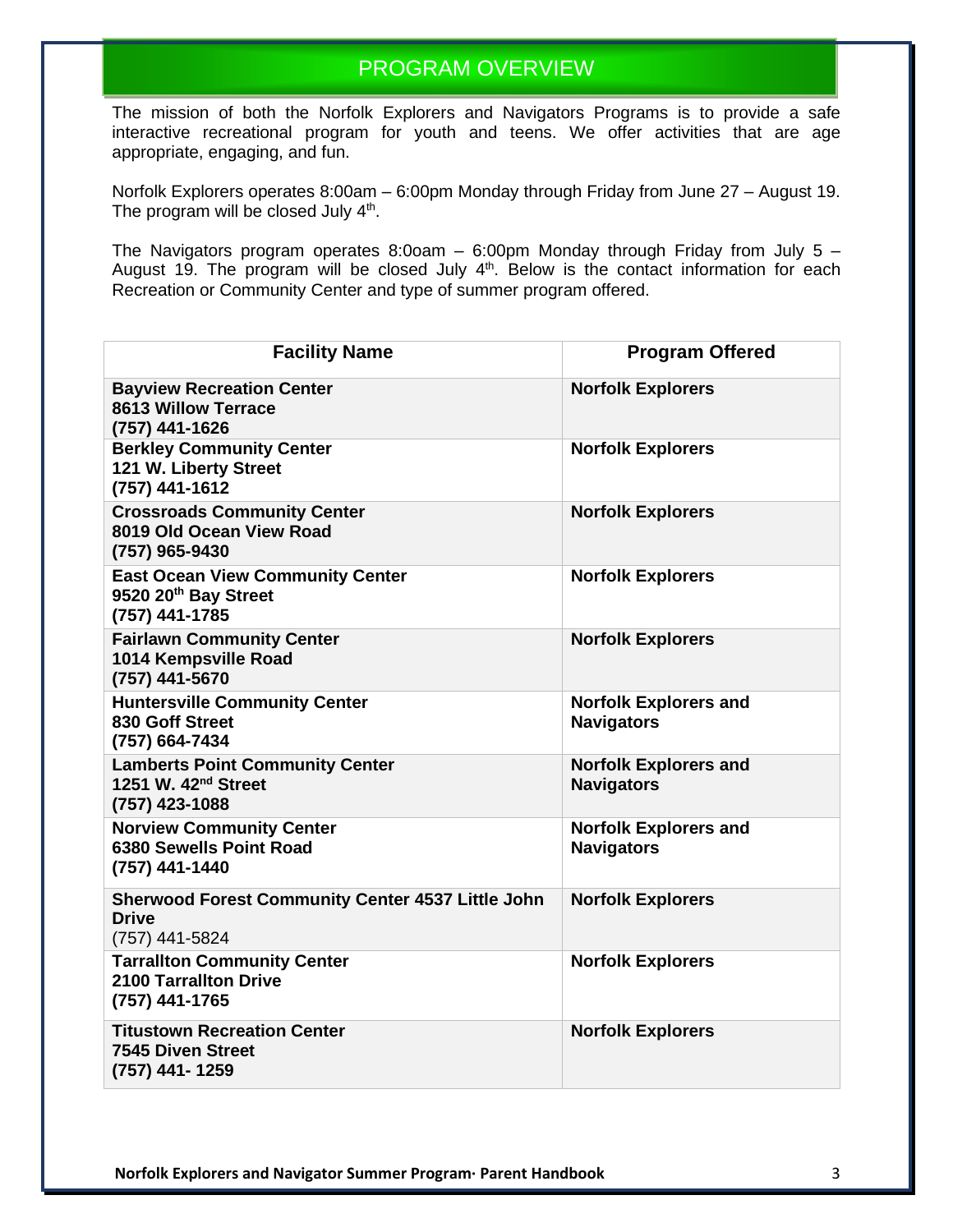#### REGISTRATION AND WITHDRAWAL

<span id="page-4-0"></span>Norfolk Explorers is for youth ages 5 (must have completed kindergarten) through age 12. Participants must meet the age and grade requirement to enroll. Falsification of records will result in automatic dismissal from program.

The first payment and a valid Facility Use Card is required at the time of registration. Parents will be required to complete additional forms and make the remaining payments prior to the start of the program.

Parents are required to update any changes to your household and notify staff of withdrawal at least two weeks prior to the last day of the attendance.

Norfolk Parks and Recreation (NPR) does not provide a written year-end statement for customers' tax preparation. The tax ID number is 54-600-1455. You will need to save payment receipts for your records.

# <span id="page-4-1"></span>SIGN OUT CHILD PROCEDURES

Staff will check in each participant upon arrival. Parents, guardians, or authorized persons must report to the front desk with a valid identification to pick up participants.

Anyone not listed on the registration form requires written permission from a parent or guardian to pick up a participant. This change must be received, approved, and documented by facility staff prior to the day of pick up.

A late fee of \$5.00 per child will be assessed for every 15 minutes past the pick-up time. **Your child will not be able to return to the program until all late fees have been paid.** See STRANDED PARTICIPANTS section for additional details.

# FIELD TRIPS

<span id="page-4-2"></span>Program participants will have an opportunity to attend various educational and recreational field trips. Each participant must have a signed permission slip to attend all field trips. The costs of the field trips have been included in the payment. The center will be closed on field trip days (Excluding Lambert's Point and Norview Community Centers). If your child does not wish to attend, you must make other arrangements. City of Norfolk vans or Norfolk Public School buses will be used for each field trip. Details for each trip will be communicated at the Parent Meeting and clearly posted in each facility.

**Children that will be attending the field must be signed in by 8:30am on their scheduled field trip day, unless otherwise noted. Parents will NOT be allowed to drop participants off at field trip location.** 

Departure times will depend on the location of the trip. Children are required to wear their program T-shirts on all field trips. Lunch is provided on some of the field trips.

For the safety of your child, each participant is required to wear the program t-shirt during each trip. Additionally, participants must leave and return to the facility with the group.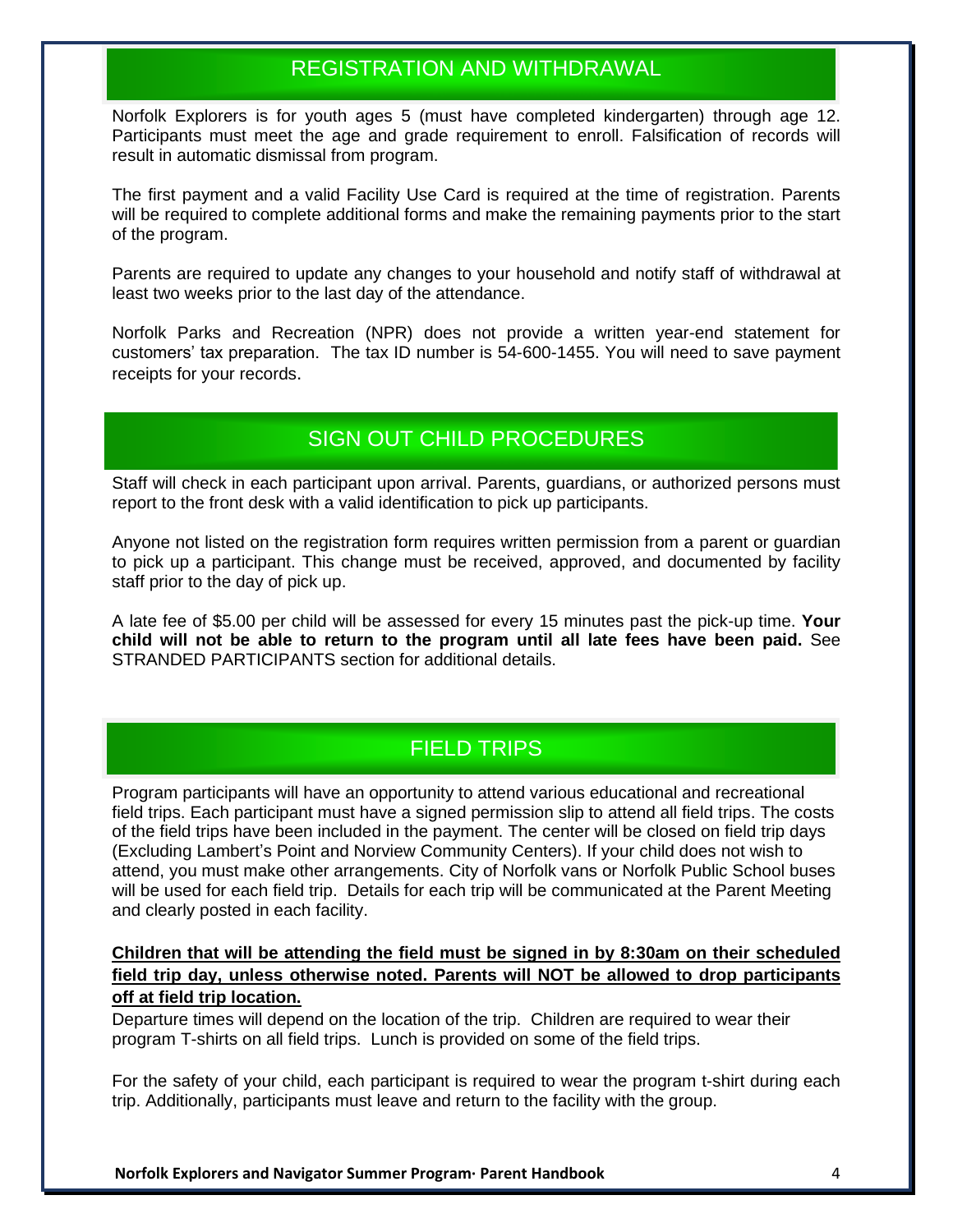### REFUND POLICY

<span id="page-5-0"></span>NPR will provide a refund for the summer program if it is COMPLETELY cancelled by the Department or if the requester has one of the following situations prior to the start of the program:

- Medical necessity documentation required
- Military deployment documentation required
- Death

The Department will not prorate fees under any circumstances for missed days or weeks due to vacation, illness, or any other reason. The City of Norfolk reserves the right to assess any fee alterations due to internal closings.

#### INCLUSION, ACCOMMODATION AND SPECIAL NEEDS

<span id="page-5-1"></span>Norfolk Parks and Recreation value inclusivity. Participants must be able to dress and use restroom facilities without staff assistance, function in a group and respond to directions from staff.

If enrolling a participant with special needs, parents must complete and submit an *Inclusion, Accommodation & Special Needs* form to the Therapeutic Recreation Center for processing by Certified Therapeutic Recreation Specialist at least 10 business days prior to start of program.

#### MEAL PROGRAM

<span id="page-5-2"></span>Nutritional meals will be provided through the USDA Food Program. Breakfast will begin the second day of the program and lunch will begin the first day of the program. The menu is available at each facility.

If there are dietary restrictions or specific dietary needs, please prepare ready to eat meals for your child. Refrigerators and/or microwaves are not available for participant use.

Pack a snack! Parents are encouraged to provide a nutritional morning and afternoon snack or money to purchase snacks. Participants are responsible for their money and personal items.

#### STRANDED PARTICIPANTS

<span id="page-5-3"></span>Participants picked up after operating hours will be accompanied by at least two staff. Every attempt will be made to contact parents/guardians and emergency contacts when a participant has not been picked up by the close of the program. Local authorities will be contacted thirty minutes after program closure and staff will follow the directions of the authorities.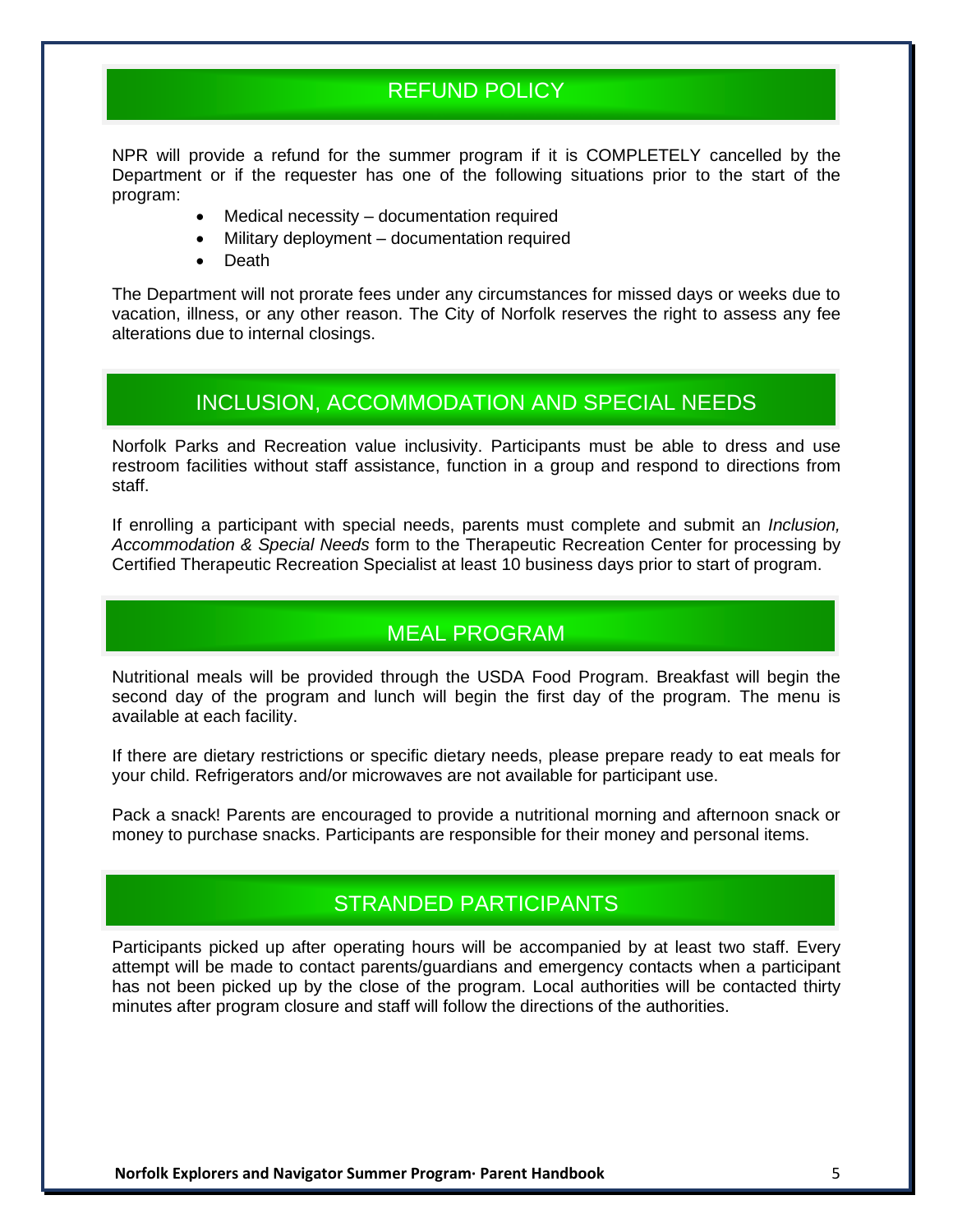# INCLEMENT WEATHER

<span id="page-6-0"></span>The City of Norfolk may close or cancel programs due to severe weather conditions or unforeseen circumstances. Parents/guardians will be notified to pick up their child within one hour if the need arises. If parents/guardians cannot be reached, staff will utilize the emergency contact list.

Inclement weather closures/re-openings are announced on Department and City websites, social media, radio, and television stations. NPR will not issue credit, transfer or refund for any day missed because of inclement weather. We encourage you to sign up for Norfolk Alerts to receive alerts about emergencies, facility closings and inclement weather updates. Parents are encourage to sign up for Norfolk Alert at https://member.everbridge.net/453003085612694/login

# ILLNESS AND MEDICATION

<span id="page-6-1"></span>Parents must pick up participants within one hour of being notified of an illness or temperature of 100.4 degrees or higher. Participants who have been sick with a fever must remain out of the program for 24 hours after the fever breaks.

**For the safety of all, keep your child home if they are exhibiting signs and symptoms of COVID-19.**

Certain illnesses and communicable diseases such as, but not limited to, COVID-19, ringworm, lice, pinkeye, and strep throat require parents to seek medical care for the participant. In the event of this type of illness, a physician's note is required before the participant will be permitted to return to the program.

Section §54.1-3408 of The Code of Virginia requires that medications be administered by health care professionals and prohibits untrained staff from administering medication to program participants. Therefore, no medication can be administered to participants by staff.

# PARTICIPANT, PARENTS, AND GUARDIAN BEHAVIOR

<span id="page-6-2"></span>For everyone to have a safe and enjoyable experience, all participants must demonstrate appropriate behavior and respect for themselves and others. Meeting the following expectations will provide the greatest opportunity for success.

- Participants must respect all people and property.
- Participants must follow the rules associated with activities and program areas and ask a staff member for clarification, if needed.
- Participants must communicate and conduct themselves in an appropriate manner. Threatening words, tone of voice, gestures, foul language, sexually inappropriate behavior, teasing, throwing of objects and physical contact will not be tolerated.
- Participants must promote and support a safe, fun, and healthy environment.
- Any behavior deemed aggressive or threatening will require immediate removal from the program/facility with the possibility of further consequences. Any unlawful behavior or activity will be reported to the appropriate legal authorities for further action.
- Participants must always follow the instructions of the staff.
- Participants are to maintain individual space and keep their hands, feet, etc. to themselves.

**Norfolk Explorers and Navigator Summer Program· Parent Handbook** 6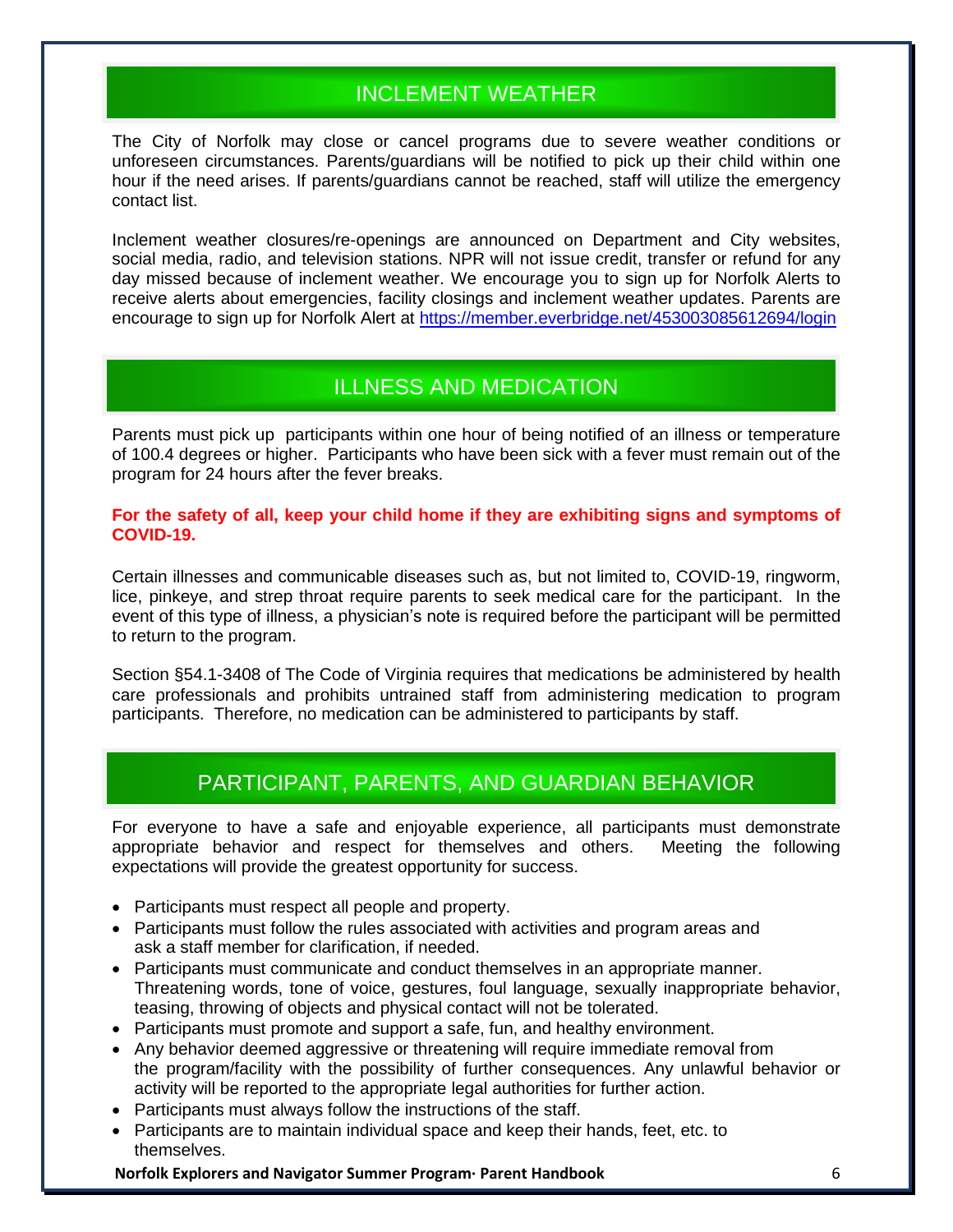- Parents/guardians are financially responsible when the participant:
	- oDefaces and/or destroys the building, grounds, equipment, vehicles, or others' belongings.
	- oTampers with or pulls the fire alarm without due cause.
- NPR has zero tolerance for bullying from participants and staff. Bullying is defined as behavior that involves power or control of one participant directed towards another. These actions include, but are not limited to:

oThreats

oSpreading rumors

overbal or physical attacks

oIntentional expulsion of an individual from a group activity

• Any inappropriate behavior can result in disciplinary action ranging from a warning, temporary suspension and/or expulsion from the program.

### BEHAVIORAL DEVELOPMENT PLAN

<span id="page-7-0"></span>Each parent will be provided a copy of the Behavioral Development Plan. Behavioral expectations and disciplinary actions are applied consistently, fairly and in a uniform manner. The Behavioral Development Plan will be the standard when determining consequences and is intended to be illustrative and directional rather than punitive.

Behavior guidance is constructive in nature, age/stage appropriate, and is intended to redirect children toward appropriate behavior and conflict resolution.

# CELL PHONE AND ELECTRONICS

<span id="page-7-1"></span>Cell phones or other personal items such as electronic devices, collector game cards, toys, etc. from home to use during program times is prohibited unless authorized by staff. The City of Norfolk and program staff are not responsible for lost, stolen and/or damaged items.

All belongings are to be labeled with the participant's name. Participants and parents/guardians must comply with all guidelines and procedures written and/or implied regarding participation in the summer program.

# OPERATIONAL GUIDELINES

<span id="page-7-2"></span>NPR summer program operates under §63.2-1715 of the Code of Virginia, which allows local governments to establish safety and supervisory standards, such as those in this parent handbook.

NPR is committed to protecting the safety and well-being of all participants. Section §63.1-248.3 of the Code of Virginia requires any person providing full or part-time childcare for pay to report any suspected child abuse or neglect.

# ACCIDENT AND INCIDENT REPORTS

<span id="page-7-3"></span>There is always a CPR and First Aide trained staff on duty. If your child is injured in an accident, we will contact you first, then someone from your emergency contact list immediately. Routine and minor injuries (i.e., a scraped knee or bruised elbow) will be handled at each location and you will be notified of any minor injuries at pick up.